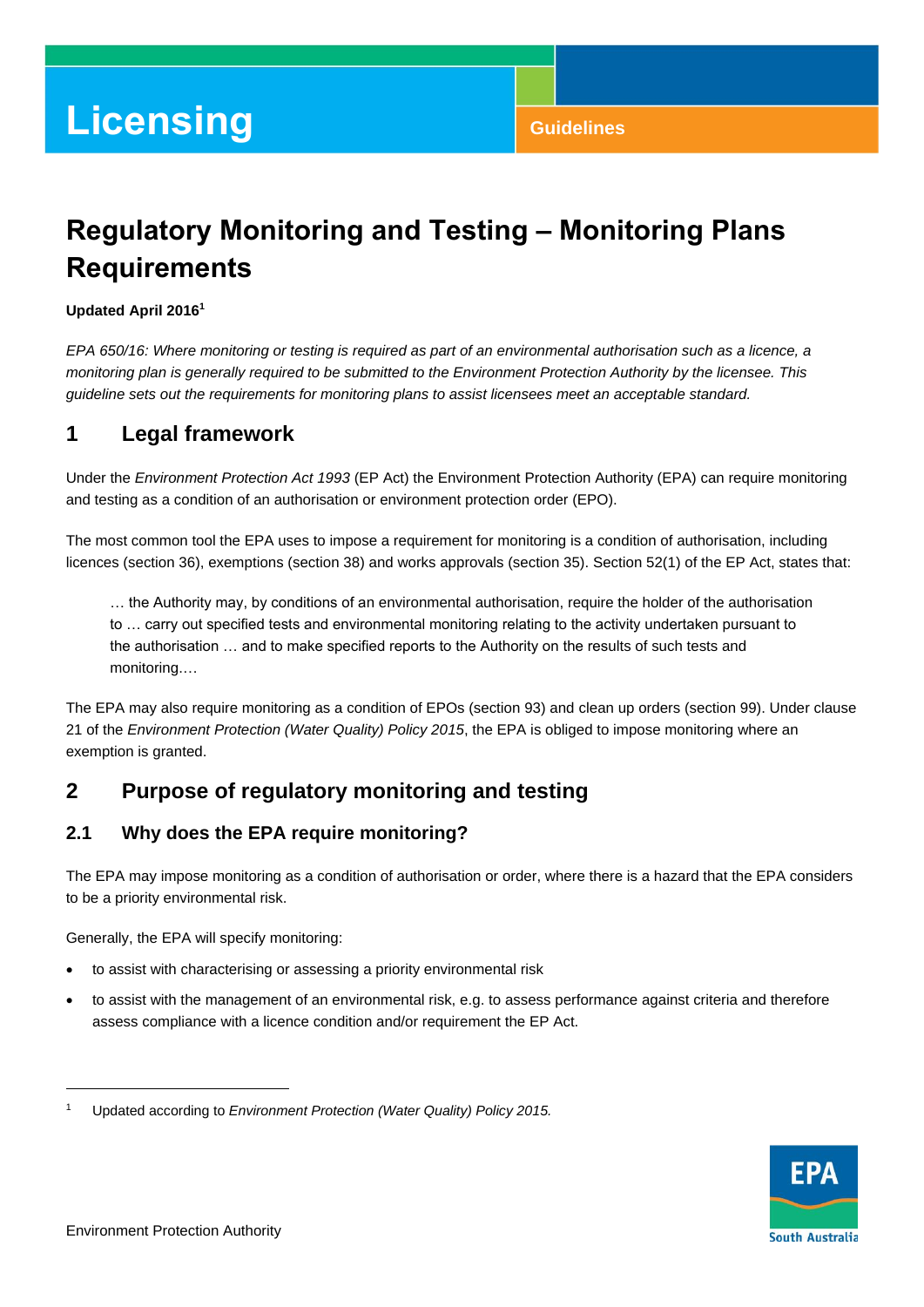## **2.2 What is a monitoring plan?**

A monitoring plan is a document produced as a condition of an authorisation or order. It details the actions, responsibilities and timeframes for monitoring. Monitoring may be required for more than one process. For example, some licensees may be required to monitor stack emissions, wastewater discharges and groundwater. If this is the case, then the plan needs to address each type of monitoring.

## **2.3 Why monitoring plans are important**

A systematic and consistent approach to monitoring and testing is necessary to ensure that the results accurately reflect the facility being sampled. Without such an approach, monitoring data may be biased, misleading and of uncertain quality, resulting in data of little value and a waste of time and resources. It is unlikely that monitoring will be conducted effectively, or deliver useful data, without a plan that documents exactly how, when and where it will be done.

In essence, a monitoring plan drawn up as a condition of authorisation serves the following purposes:

- allows the EPA to determine whether the proposed monitoring methods are appropriate and if they meet the licence conditions and the requirements set out in the sampling guidelines
- enables those who monitor to conduct it effectively and consistently, and to deliver reliable, good quality data
- if independent verification is stipulated, the plan is the document against which a verifier audits the monitoring
- gives the person who does the monitoring, and the EPA, a sound basis for interpreting the results.

## **3 Monitoring plan requirements**

The minimum requirements for a monitoring plan are listed in Table 1, after which further explanation is provided.

**Table 1 Monitoring plan requirements**

| <b>Report section</b>  | <b>Requirements</b>                                                                                                                       |
|------------------------|-------------------------------------------------------------------------------------------------------------------------------------------|
| Report identification  | EPA licence number                                                                                                                        |
|                        | name and address of licensed site<br>٠                                                                                                    |
|                        | date of submission, version number<br>٠                                                                                                   |
|                        | person responsible for the monitoring plan<br>٠                                                                                           |
| Monitoring objective   | monitoring objective stated in the authorisation or order<br>٠                                                                            |
|                        | other objectives the monitoring plan is designed to address, e.g. from environmental<br>improvement programs                              |
|                        | the criteria against which monitoring results will be assessed<br>٠                                                                       |
| Background information | activity or process description and processing capacities, including prescribed<br>٠<br>activities conducted                              |
|                        | quantity and nature of emissions monitored<br>٠                                                                                           |
|                        | description of the receiving environment (e.g. topography, location in a water<br>٠<br>protection area, proximity to a watercourse, etc.) |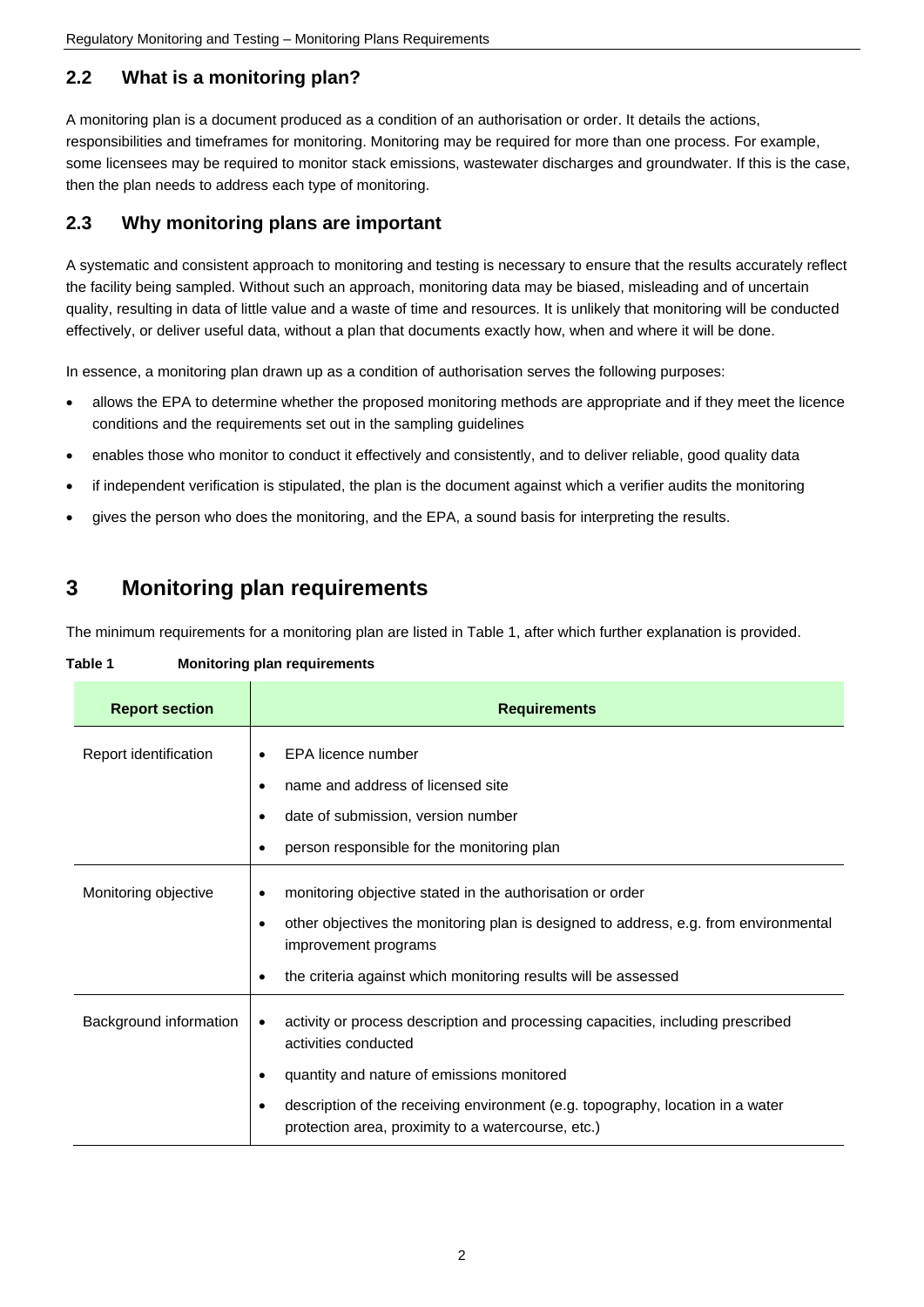| <b>Report section</b>                              | <b>Requirements</b>                                                                                                                                                                                                                                                                               |
|----------------------------------------------------|---------------------------------------------------------------------------------------------------------------------------------------------------------------------------------------------------------------------------------------------------------------------------------------------------|
| Sampling locations,<br>frequency and<br>parameters | map showing sampling locations (including control site locations), major<br>$\bullet$<br>infrastructure, sensitive environmental receptors, scale bar and north arrow<br>sampling times and/or frequency<br>٠<br>parameters to be measured and analysed, including analytical method<br>$\bullet$ |
| Sampling and testing<br>procedures                 | sampling procedures including sampling methods and equipment, calibration<br>$\bullet$<br>procedures, filtering, decontamination and preservation techniques<br>quality assurance systems including quality control samples (eg blanks and<br>duplicates)                                         |
| Reporting                                          | the method and frequency of reporting (internally, to the EPA or both)                                                                                                                                                                                                                            |

#### **3.1 Report identification**

The monitoring plan must be clearly identifiable, and include the licence number, name and address of where the licensed activity is conducted, the reporting period, and the name and contact details of the person submitting the report.

#### **3.2 Monitoring objective**

Monitoring is a way of collecting information for a specific purpose. The purpose must be clearly defined and the monitoring plan designed to meet its stated objective/s.

The EPA will generally specify the objectives of monitoring including monitoring criteria as a condition of an authorisation or order. In some cases, such as sites with a number of environmental issues, there may be multiple monitoring objectives. The objective(s) that the monitoring plan addresses must be clearly stated at the beginning of the plan.

There are a range of national and state standards, policies and codes which stipulate compliance criteria for air, noise and water emissions to receiving environments. These need to be considered when developing the monitoring objective(s) in order to assess facility operations against established criteria.

If the monitoring plan has been designed to address other requirements, these should be clearly stated. Such requirements may be from legislation such as the *Environment Protection (Air Quality) Policy 1994* or from other regulatory mechanisms such as environmental improvement programs.

#### **3.3 Background information**

#### **Activity and process description**

The monitoring plan must provide adequate background information for the EPA to understand the premises' activity(s) and process(s), and the risks associated with them. The type of information that would meet this requirement includes:

- a clear and concise description of the processes used at the facility, including waste minimisation and treatment
- a process flow diagram showing inputs and outputs
- key processes and volumes (volume of product produced, volume of waste produced, storage volumes, irrigation rates, etc.)
- details of factors that affect the variability of emissions, for example:
	- whether the process is continuous, cyclic or batch (or a combination) and information on scheduling, e.g. production months, plant operating or discharge hours, and peak production phases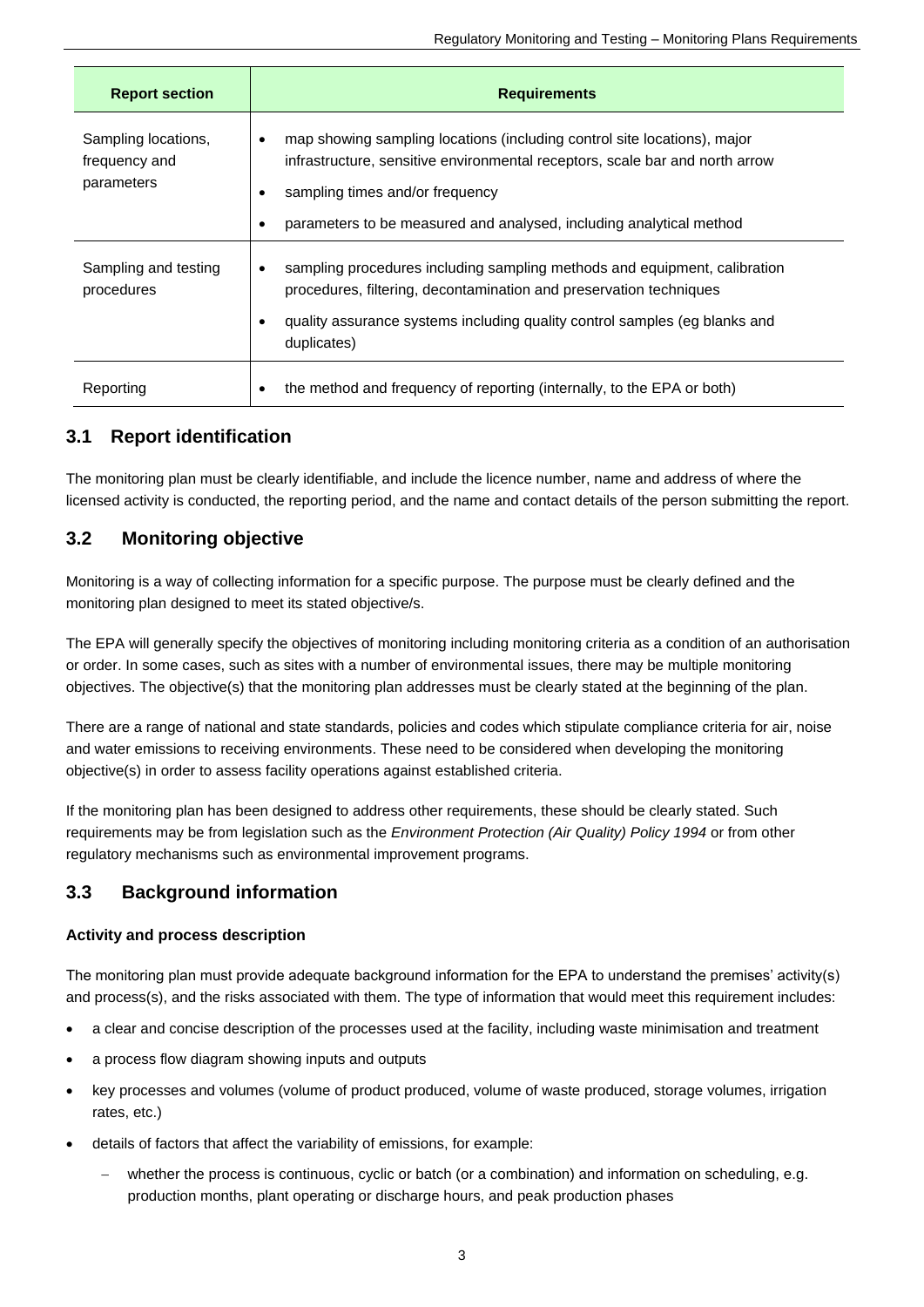- whether the process is affected by the weather or other conditions, and key data on variability, eg the ratio of PWWF:ADWF and its effect on effluent characteristics.
- relevant information from an environmental aspects and impacts register.

#### **Receiving environment**

A description of the site and its receiving environment is essential to put the monitoring objective and plan into context. For instance:

- If the EPA specifies noise monitoring, knowledge of the location and distance to the nearest sensitive receptors, is essential. What and how far are the nearest sensitive receptors? What is the predominant wind direction(s)?
- If monitoring wastewater discharge, it is essential to understand the receiving waterbody. Does it flow intermittently or constantly? How does the discharge volume compare with creek or river flows? What are the main values of the waterbody (and downstream waterbodies), including ecological values?
- If a substance is discharged onto land, it is essential to understand the risks it poses to groundwater. What is average and minimum depth to the water table? What is the aquifer used for (e.g. drinking water or irrigation)? Where does the aquifer discharge?

The monitoring plan must include details of the receiving environment. A map showing the location of the discharge or emission, environmentally sensitive receptors and other significant features should be included in the plan.

#### **3.4 Sampling locations, frequency and analytes**

In most cases, sampling locations, frequency and substances to be analysed will be specified as a licensing condition. The monitoring plan should detail how these requirements (and any other regulatory requirements) will be met.

In the monitoring plan the licensee must clearly:

- detail the proposed duration of sampling, e.g. whether the sampling program will be long term, or a campaign or a pilot study
- describe and map each sampling location, including control sites, and give each sampling location a unique identifier (where possible provide GPS coordinates)
- describe proposed sampling dates and/or times (e.g. compared with tide times, production schedule or rain)
- explain the sampling strategy, e.g. grab or composite sampling, flow-weighted or random sampling, surface sampling or depth profiling
- detail the analytes to be tested including the analytical method to be used. It is preferable to refer to EPA manuals (e.g. *[Emission testing methodology for air pollution](http://www.epa.sa.gov.au/xstd_files/Air/Guideline/emission_manual.pdf)*) or other standards such as those set by the American Public Health Association (APHA) and/or American Society for Testing and Materials (ASTM).

Explanation should be provided about issues and limitations that impact upon the sampling locations, analytes or frequency, e.g. workplace health and safety considerations, precision/accuracy considerations, bias, facility operating hours and cost considerations.

Further information and advice on how to develop a sampling plan can be found in documents listed under ['References](#page-5-0)  [and related reading'.](#page-5-0)

#### **3.5 Sampling and testing procedures**

The licensee must clearly specify or cross reference the procedures that will be used to ensure the integrity of samples, such as:

- sampling and testing methods and equipment
- calibration procedures for field measurements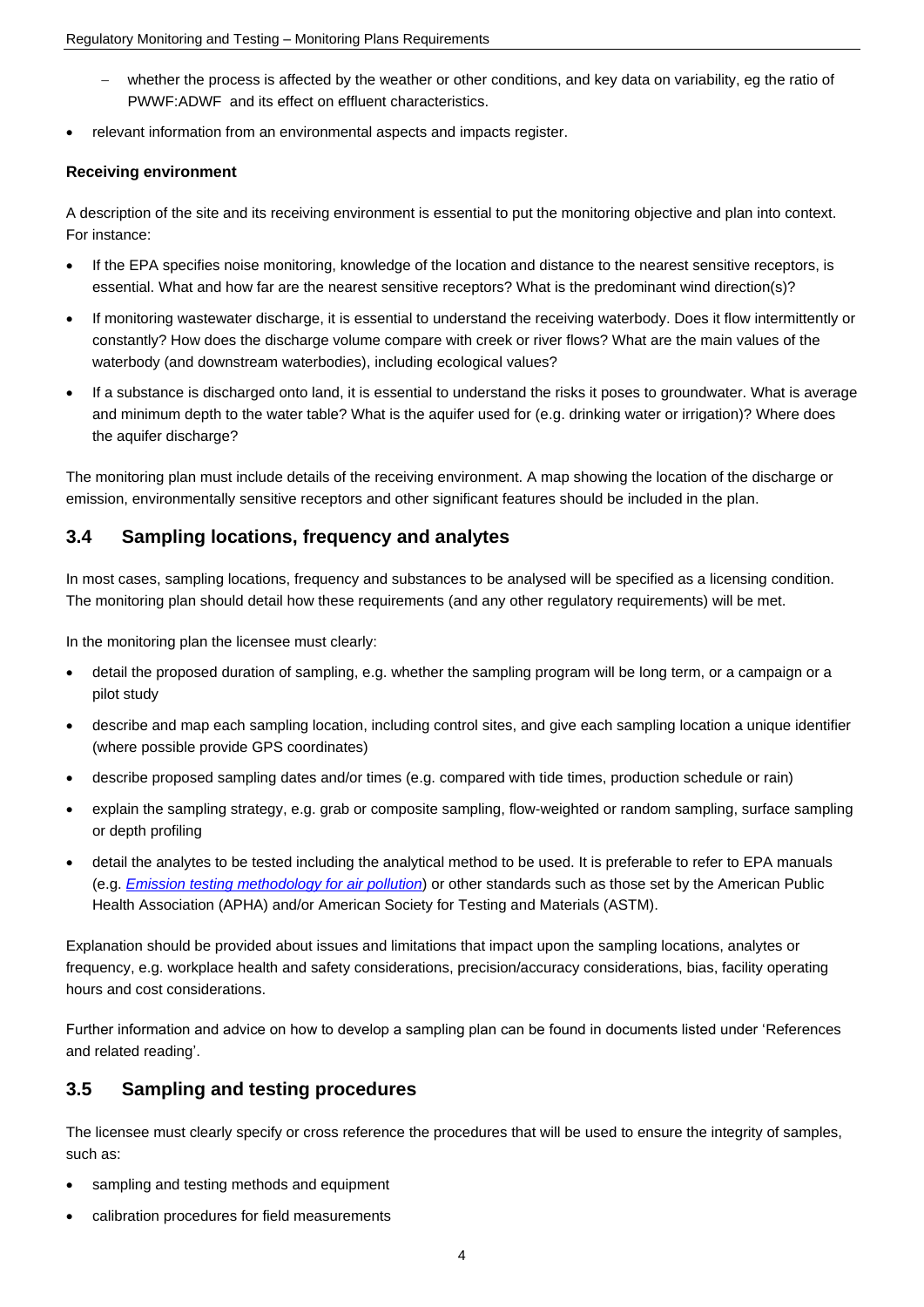- the number and type of quality control/quality assurance (QA/QC) samples to be collected and analysed (e.g. blanks and duplicates)
- filtering, decontamination and preservation techniques.

The sampling procedures and QA/QC protocols specified by the licensee should comply with the relevant EPA sampling and testing guidelines. These documents have been designed to assist licensees to plan and conduct sampling and testing with consistency, quality and traceability.

EPA sampling and testing guidelines include:

- emission testing methodology for air pollution
- water and wastewater sampling
- groundwater sampling.

Where sampling procedures or analytical methods do not comply with EPA guidelines, the method to be used, and reason for deviation, must be clearly specified.

## **4 The monitoring plan process**

#### **4.1 Preparation of monitoring plans**

A contractor or consultant can be employed to develop the monitoring plan. This may be advisable where the licensee does not have appropriate expertise. The responsibility for ensuring that the monitoring plan meets EPA's requirements, rests with the licensee.

#### **4.2 What happens when a monitoring plan is lodged?**

Once a monitoring plan has been lodged, the EPA will:

- assess whether the proposed plan will achieve the monitoring objective(s)
- assess the monitoring plan against EPA regulatory monitoring and testing guidelines and manuals to ensure that monitoring will be consistent and produce results that are reliable
- decide whether to approve the proposed document or request amendments.

If the plan is not accepted by the EPA, the licensee must submit an amended plan that addresses the EPA's concerns.

#### **4.3 Amending the monitoring plan**

The licensee can apply to change the monitoring plan at any time. However, the licensee may not execute the amended monitoring plan until it is accepted by the EPA.

The EPA will require the licensee to amend the monitoring plan when:

- significant flaws are noted by the licensee, EPA or independent verifier
- a risk assessment or review determines that further or reducing monitoring is required to help manage the environmental risk
- there are major changes to the licensed activity (operational, process or infrastructure) or environmental management practices.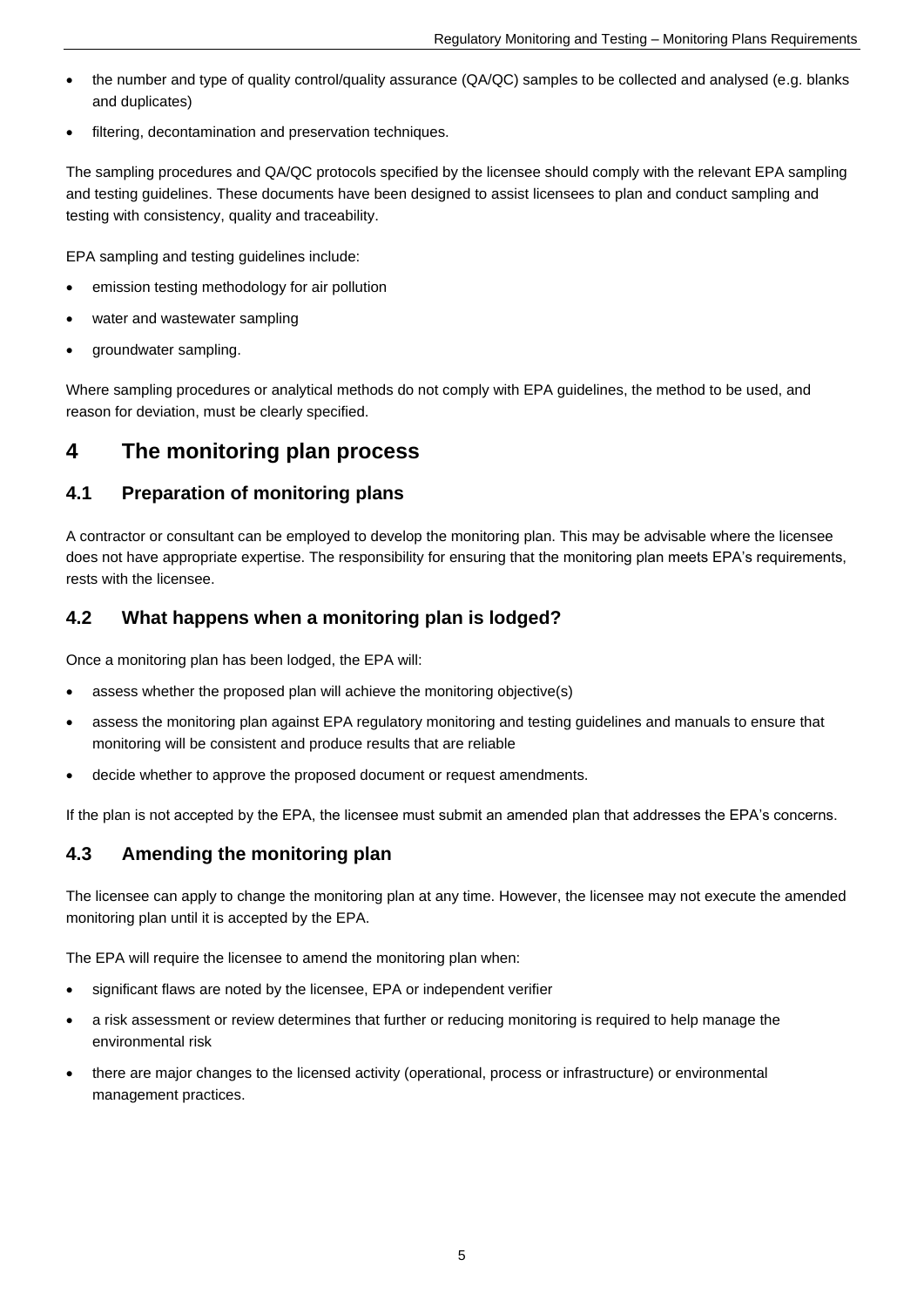## **5 Glossary**

| Authorisation                                 | A licence, exemption or works approval as defined under the EP Act.                                                                                                                                                                                                                                                 |
|-----------------------------------------------|---------------------------------------------------------------------------------------------------------------------------------------------------------------------------------------------------------------------------------------------------------------------------------------------------------------------|
| EPA sampling<br>guidelines                    | Guidelines or manuals prepared by the EPA that state the minimum standards for sampling for<br>regulatory monitoring and testing, including sampling methods, quality control, transportation and<br>preservation techniques. The EPA has guidelines on groundwater sampling, and water and<br>wastewater sampling. |
| Licensee                                      | The term licensee is used throughout this guideline as a licence is the most common authorisation,<br>or order, that may specify monitoring. Where 'licensee' is used, it should be understood to mean<br>the person responsible under authorisation or order of the EP Act                                         |
| Regulatory<br>monitoring and<br>testing (RMT) | Collection of monitoring data as a condition of an authorisation or order, to enable an<br>environmental risk to be assessed, or to assess the effectiveness of risk controls and management<br>within the scope of the EP Act                                                                                      |

## <span id="page-5-0"></span>**6 References and related reading**

American Public Health Association Press 2005, *Standard Methods for the Examination of Water and Wastewater*, APHA, Maryland.

Australian and New Zealand Environment and Conservation Council & Agriculture and Resource Management Council of Australia and New Zealand 2000, *Australian guidelines for water quality monitoring and reporting*, National Water Quality Management Strategy No. 7, ANZECC & ARMCANZ, Canberra, viewed 12 August 2013, [www.environment.gov.au/water/publications/quality/nwqms-monitoring-reporting.html.](http://www.environment.gov.au/water/publications/quality/nwqms-monitoring-reporting.html)

South Australian Environment Protection Authority 2012, *Emission testing methodology for air pollution manual*, second edition, EPA, Adelaide, viewed 12 August 2012, [www.epa.sa.gov.au/xstd\\_files/Air/Guideline/emission\\_manual.pdf.](http://www.epa.sa.gov.au/xstd_files/Air/Guideline/emission_manual.pdf)

––2004, *EPA Guidelines for wineries and distilleries*, EPA, Adelaide.

—2006, *EPA Guidelines—Regulatory monitoring and testing: Groundwater sampling*, EPA, Adelaide, viewed 12 August 2013, [www.epa.sa.gov.au/xstd\\_files/Water/Guideline/guide\\_gws.pdf.](http://www.epa.sa.gov.au/xstd_files/Water/Guideline/guide_gws.pdf)

—2006, *EPA Guidelines—Regulatory monitoring and testing: Water and wastewater sampling*, EPA, Adelaide, viewed 12 August 2013, [www.epa.sa.gov.au/xstd\\_files/Water/Guideline/guide\\_wws.pdf.](http://www.epa.sa.gov.au/xstd_files/Water/Guideline/guide_wws.pdf)

—2006, *EPA Guidelines—Regulatory monitoring and testing: Independent verification requirements*, EPA, Adelaide, viewed 12 August 2013, [www.epa.sa.gov.au/xstd\\_files/Water/Guideline/guide\\_monitoring.pdf.](http://www.epa.sa.gov.au/xstd_files/Water/Guideline/guide_monitoring.pdf)

## **Disclaimer**

This publication is a guide only and does not necessarily provide adequate information in relation to every situation. This publication seeks to explain your possible obligations in a helpful and accessible way. In doing so, however, some detail may not be captured. It is important, therefore, that you seek information from the EPA itself regarding your possible obligations and, where appropriate, that you seek your own legal advice.